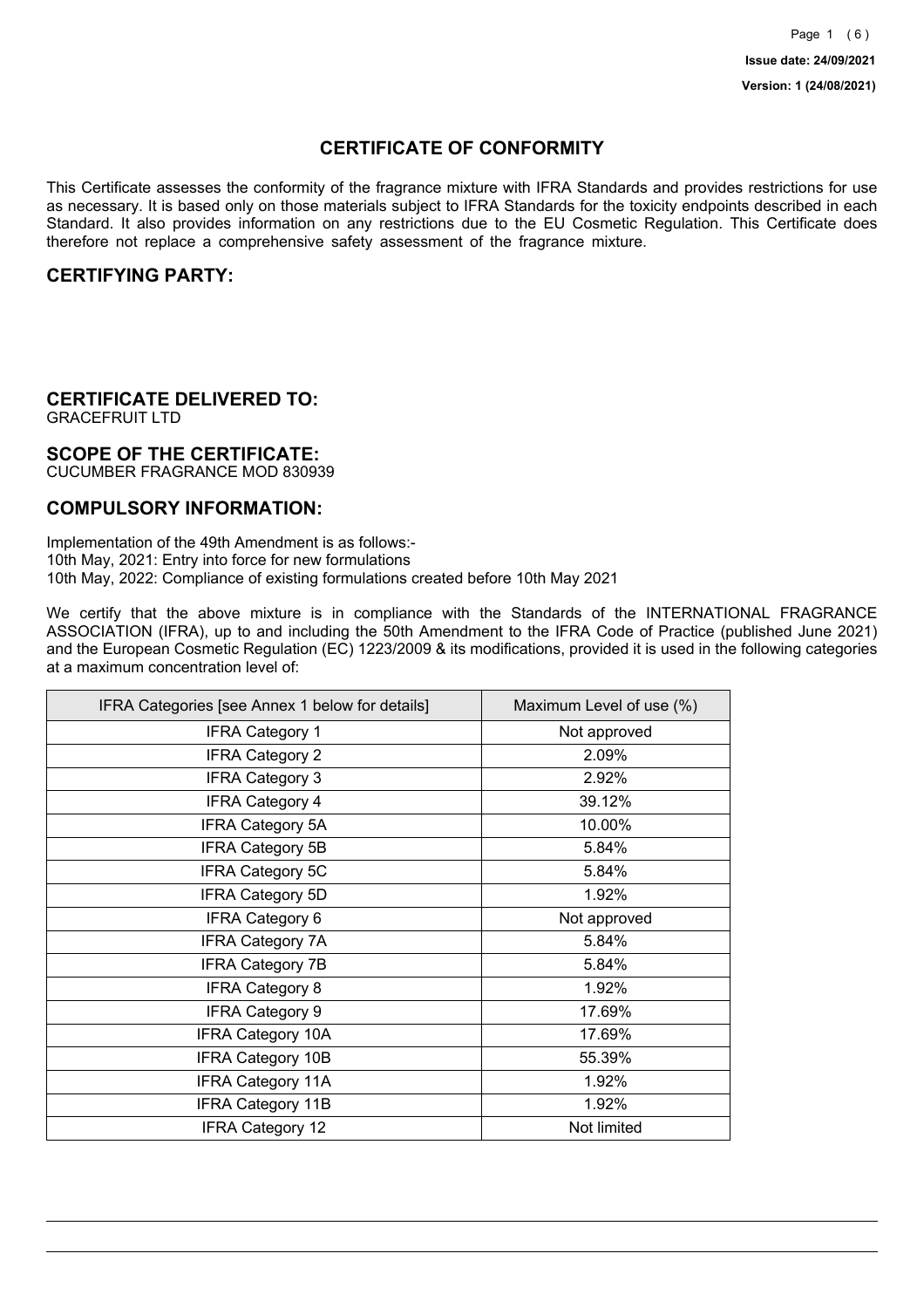## **EU COSMETIC INFORMATION:**

We certify that the above mixture is in compliance with the EU Cosmetic Regulation 1223/2009 and its amendments, provided it is used in the following applications at a maximum concentration level of:

| <b>Cosmetic Application</b>      | Maximum Level of use (%) |
|----------------------------------|--------------------------|
| Fine Fragrance                   | 14.28%                   |
| Eau de Toilette                  | 14.28%                   |
| Fragrancing cream                | 14.28%                   |
| Rinse off cosmetic products      | 14.28%                   |
| Other leave-on cosmetic products | 14.28%                   |
| Oral products                    | Not approved             |

Regulatory Affairs Department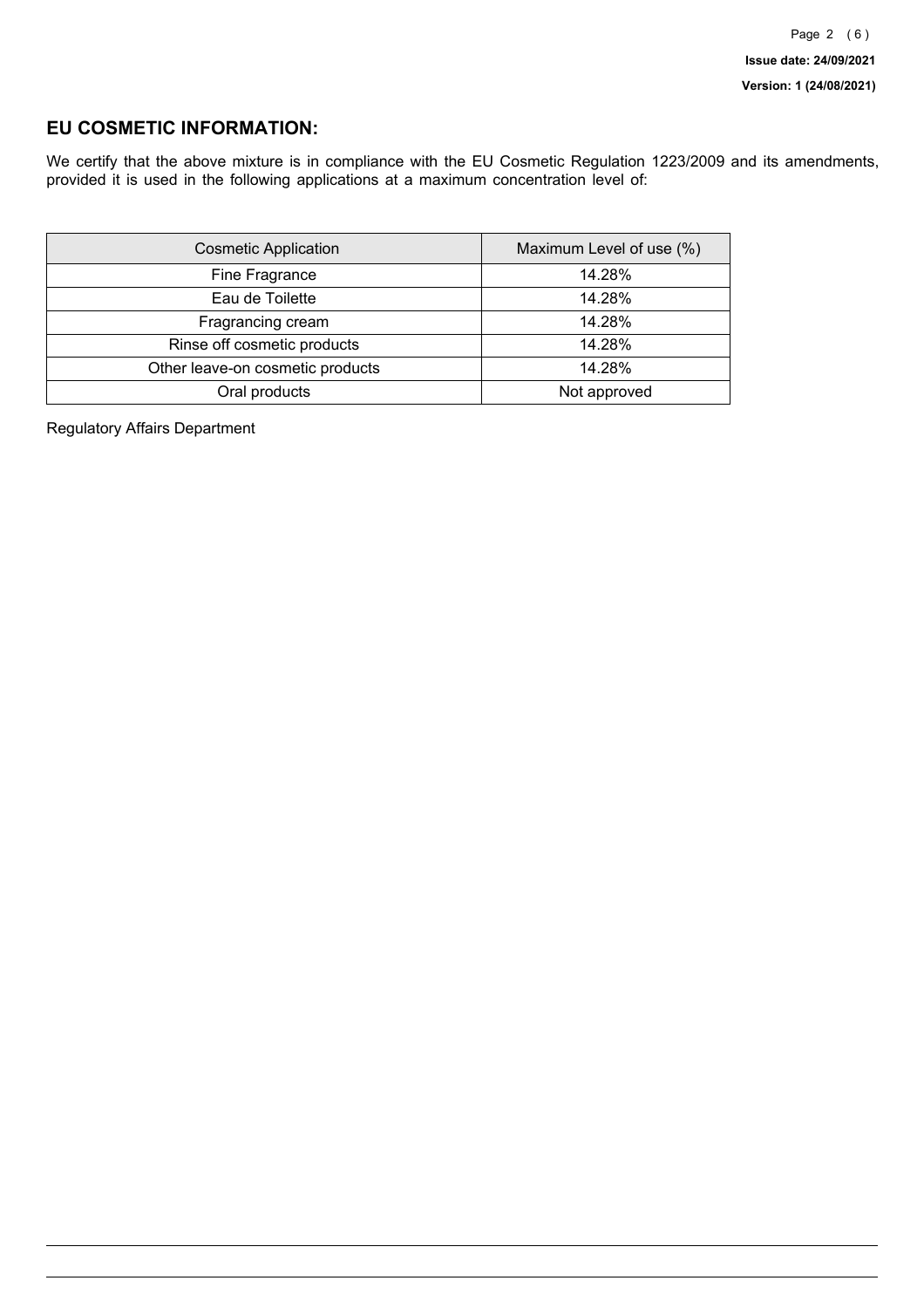### **ANNEX 1**

Below is an extract of information provided by IFRA in relation to types of application present in each IFRA Category. Additional information about IFRA Categories can be found in the Guidance to IFRA Standards, issued by IFRA.

| <b>IFRA Category</b>     | Product Type                                                                                                                                                                                                                                                                                                                                                                                                                                                                                                                                                                                                                                                                                                                                                                                                                                                                                                                                 |
|--------------------------|----------------------------------------------------------------------------------------------------------------------------------------------------------------------------------------------------------------------------------------------------------------------------------------------------------------------------------------------------------------------------------------------------------------------------------------------------------------------------------------------------------------------------------------------------------------------------------------------------------------------------------------------------------------------------------------------------------------------------------------------------------------------------------------------------------------------------------------------------------------------------------------------------------------------------------------------|
| <b>IFRA Category 1</b>   | Products applied to the lips: Lip products e.g. lipstick, lip balm; Childrens toys                                                                                                                                                                                                                                                                                                                                                                                                                                                                                                                                                                                                                                                                                                                                                                                                                                                           |
| <b>IFRA Category 2</b>   | Products applied to the axillae: Deodorant and antiperspirant products of all types; Body sprays/mists                                                                                                                                                                                                                                                                                                                                                                                                                                                                                                                                                                                                                                                                                                                                                                                                                                       |
| IFRA Category 3          | Products applied to the face/body using fingertips: Eye products e.g. eye make-up, eye moisturizer; Facial<br>make-up; Make-up remover; Nose pore strips; Wipes for face, neck, hands, body; Facial masks; Body<br>and face paint                                                                                                                                                                                                                                                                                                                                                                                                                                                                                                                                                                                                                                                                                                            |
| <b>IFRA Category 4</b>   | Products related to fine fragrance: Hydroalcoholic and non-hydroalcoholic fine fragrance of all types e.g.<br>Eau de Toilette, Parfum, Cologne, solid perfume, fragrancing cream, aftershaves of all types; Ingredients<br>of perfume and fragrance mixtures for cosmetic kits; Scent pads; Scent strips                                                                                                                                                                                                                                                                                                                                                                                                                                                                                                                                                                                                                                     |
| <b>IFRA Category 5A</b>  | Body lotion products applied to the body using the hands (palms), primarily leave on: Foot care products<br>e.g. creams, powders; Insect repellent for application to the skin; All powders and talc (excluding baby<br>powders and talc)                                                                                                                                                                                                                                                                                                                                                                                                                                                                                                                                                                                                                                                                                                    |
| <b>IFRA Category 5B</b>  | Face moisturizer products applied to the face using the hands (palms), primarily leave on: Facial toner;<br>Facial moisturizers and creams                                                                                                                                                                                                                                                                                                                                                                                                                                                                                                                                                                                                                                                                                                                                                                                                   |
| <b>IFRA Category 5C</b>  | Hand cream products applied to the hands using the hands (palms), primarily leave on: Hand cream; Nail<br>care products including cuticle creams; Hand sanitizers                                                                                                                                                                                                                                                                                                                                                                                                                                                                                                                                                                                                                                                                                                                                                                            |
| <b>IFRA Category 5D</b>  | Baby creams, baby oils and baby talc: Baby cream/lotion, baby oil, baby powders and talc                                                                                                                                                                                                                                                                                                                                                                                                                                                                                                                                                                                                                                                                                                                                                                                                                                                     |
| IFRA Category 6          | Products with oral and lip exposure: Toothpaste; Mouthwash, including breath sprays; Toothpowder,<br>strips, mouthwash tablets                                                                                                                                                                                                                                                                                                                                                                                                                                                                                                                                                                                                                                                                                                                                                                                                               |
| <b>IFRA Category 7A</b>  | Rinse-off products applied to the hair with some hand contact: Hair permanent or other hair chemical<br>treatments (rinse-off) e.g. relaxers, including rinse-off hair dyes                                                                                                                                                                                                                                                                                                                                                                                                                                                                                                                                                                                                                                                                                                                                                                  |
| <b>IFRA Category 7B</b>  | Leave-on products applied to the hair with some hand contact: Hair sprays of all types e.g. pumps,<br>aerosol sprays; Hair styling aids non sprays e.g. mousse, leave- on conditioners; Hair permanent or other<br>hair chemical treatments (leave-on) e.g. relaxers, including leave-on hair dyes; Shampoo - Dry (waterless<br>shampoo); Hair deodorizer                                                                                                                                                                                                                                                                                                                                                                                                                                                                                                                                                                                    |
| <b>IFRA Category 8</b>   | Products with significant anogenital exposure: Intimate wipes; Tampons; Baby wipes; Toilet paper (wet)                                                                                                                                                                                                                                                                                                                                                                                                                                                                                                                                                                                                                                                                                                                                                                                                                                       |
| <b>IFRA Category 9</b>   | Products with body and hand exposure, primarily rinse off: Bar soap; Liquid soap; Shampoo of all type;<br>Conditioner (rinse-off); Body washes and shower gels of all types; Baby wash, bath, shampoo; Bath gels,<br>foams, mousses, salts, oils and other products added to bathwater; Cleanser for face (rinse-off); Shaving<br>creams of all types e.g. stick, gels, foams; All depilatories (including facial) and waxes for mechanical hair<br>removal; Foot care products (feet are placed in a bath for soaking); Shampoos for pets                                                                                                                                                                                                                                                                                                                                                                                                   |
| <b>IFRA Category 10A</b> | Household care excluding aerosol / spray products: Hand wash laundry detergent; Laundry pre-treatment<br>of all types e.g. paste, sprays, sticks; Machine laundry detergents with skin contact e.g. liquids, powders;<br>Fabric softeners of all types including fabric softener sheets; Ironing water; Hand dishwashing detergent;<br>Hard surface cleaners of all types e.g. bathroom, kitchen cleansers, furniture polish; Toilet seat wipes;<br>Household cleaning products, other types including fabric cleaners, carpet cleaners, furniture polishes<br>sprays and wipes, stain removers, treatment products for textiles e.g. starch sprays; Floor wax; Dry<br>cleaning kits; Fragranced oil for lamp ring, reed diffusers, pot-pourri, liquid refills for air fresheners (non-<br>cartridge systems), etc.                                                                                                                          |
| <b>IFRA Category 10B</b> | Household aerosol/spray products: Animal sprays applied to animals; Air freshener sprays, manual,<br>including aerosol and pump; Aerosol/spray insecticides                                                                                                                                                                                                                                                                                                                                                                                                                                                                                                                                                                                                                                                                                                                                                                                  |
| <b>IFRA Category 11A</b> | Products with intended skin contact but minimal transfer of fragrance to skin from inert substrate without<br>UV exposure: Feminine hygiene conventional pads, liners, interlabial pads; Diapers (baby and adult);<br>Adult incontinence pant, pad; Toilet paper (dry)                                                                                                                                                                                                                                                                                                                                                                                                                                                                                                                                                                                                                                                                       |
| <b>IFRA Category 11B</b> | Products with intended skin contact but minimal transfer of fragrance to skin from inert substrate with<br>potential UV exposure: Tights with moisturizers; Scented socks, gloves; Facial tissues (dry tissues);<br>Napkins: Paper towels: Wheat bags: Facial masks (paper/protective) e.g. surgical masks not used as<br>medical device; Fertilizers, solid (pellet or powder)                                                                                                                                                                                                                                                                                                                                                                                                                                                                                                                                                              |
| <b>IFRA Category 12</b>  | Products not intended for direct skin contact, minimal or insignificant transfer to skin: Candles of all types;<br>Laundry detergents for machine wash with minimal skin contact (e.g. Liguid tabs, pods); Automated air<br>fresheners and fragrancing of all types e.g. concentrated aerosol with metered doses, plug-ins, electrical,<br>incense, liquid refills (cartridge); Air delivery systems; Cat litter; Cell phone cases; Deodorizers/maskers<br>not intended for skin contact e.g. fabric drying machine deodorizers, carpet powders; Fuels; Insecticides<br>e.g. mosquito coil, paper, electrical, for clothing, excluding aerosols/sprays; Joss sticks or incense sticks;<br>Dishwash detergent and deodorizers - for machine wash; Olfactive board games; Paints; Plastic articles<br>(excluding toys); Scratch and sniff; Scent pack; Scent delivery system (using dry air technology); Shoe<br>polishes; Rim blocks (Toilet) |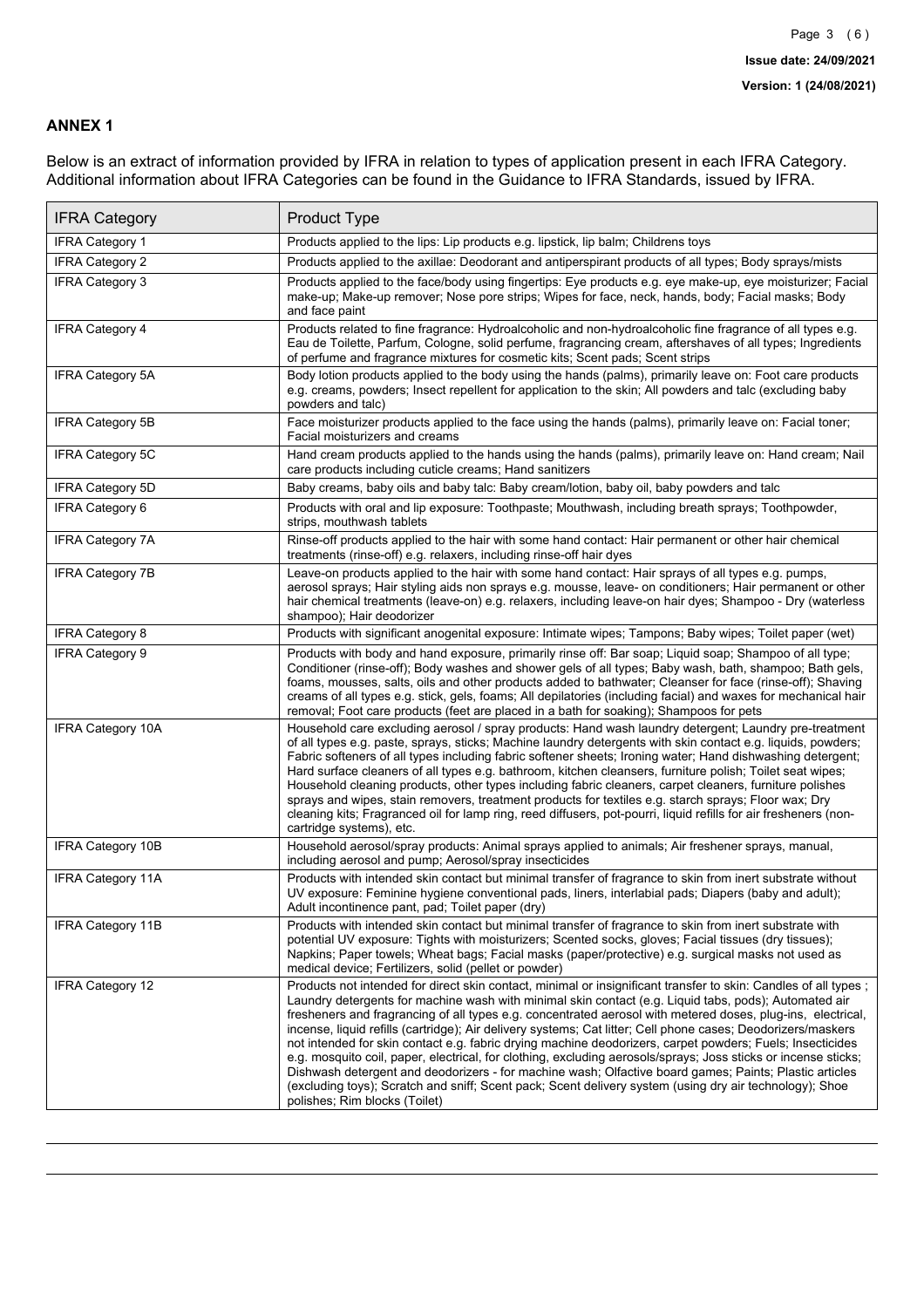# **IFRA CONFORMITY CERTIFICATE**

### **Customer: GRACEFRUIT LTD**

#### **Product: CUCUMBER FRAGRANCE MOD 830939**

We certify that the above item is in compliance with the Standards of the INTERNATIONAL FRAGRANCE ASSOCIATION (IFRA - 48th Amendment / published June 2015), provided it is used in the following classes at a maximum concentration level of:

| IFRA classes [see annex for detail] | Maximum level of use (%) |
|-------------------------------------|--------------------------|
| <b>IFRA Class 1 Limit</b>           | Not approved             |
| <b>IFRA Class 2 Limit</b>           | 3.63%                    |
| <b>IFRA Class 3.A Limit</b>         | 14.28%                   |
| IFRA Class 3.B Limit                | 14.28%                   |
| <b>IFRA Class 3.C Limit</b>         | 14.28%                   |
| IFRA Class 3.D Limit                | 14.28%                   |
| <b>IFRA Class 4.A Limit</b>         | 14.28%                   |
| <b>IFRA Class 4.B Limit</b>         | 14.28%                   |
| <b>IFRA Class 4.C Limit</b>         | 14.28%                   |
| <b>IFRA Class 4.D Limit</b>         | 14.28%                   |
| <b>IFRA Class 5 Limit</b>           | 14.28%                   |
| IFRA Class 6 Limit                  | Not approved             |
| <b>IFRA Class 7.A Limit</b>         | 7.27%                    |
| <b>IFRA Class 7.B Limit</b>         | 7.27%                    |
| <b>IFRA Class 8.A Limit</b>         | 14.28%                   |
| IFRA Class 8.B Limit                | 14.28%                   |
| IFRA Class 9.A Limit                | 14.28%                   |
| <b>IFRA Class 9.B Limit</b>         | 14.28%                   |
| IFRA Class 9.C Limit                | 14.28%                   |
| IFRA Class 10.A Limit               | 14.28%                   |
| IFRA Class 10.B Limit               | 14.28%                   |
| <b>IFRA Class 11 Limit</b>          | 100%                     |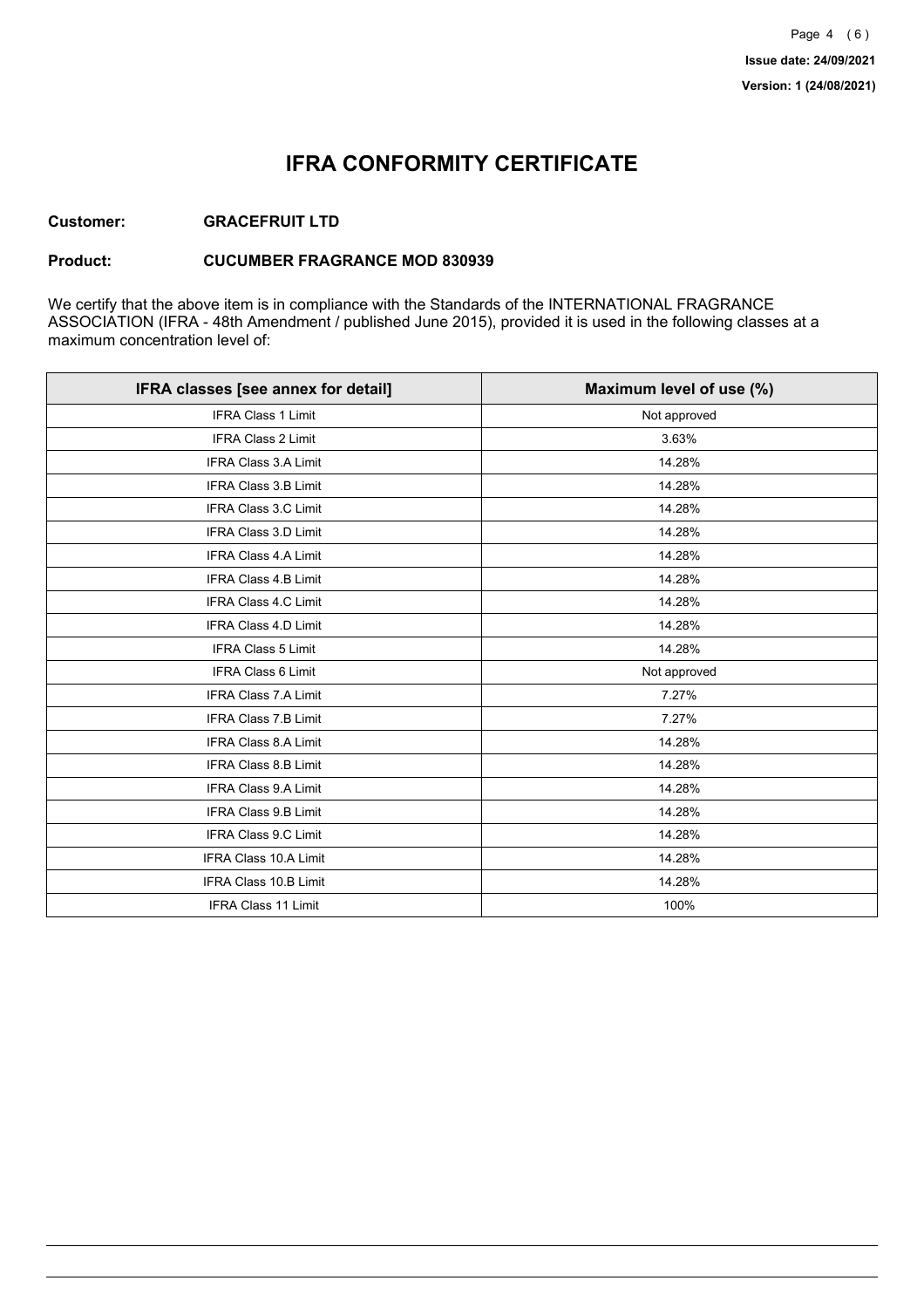# **IFRA CONFORMITY CERTIFICATE**

For other kinds of application or use at higher concentration levels, a new evaluation may be needed; please contact Gracefruit.

The IFRA Standards regarding use restrictions are based on safety assessments by the Panel of Experts of the RESEARCH INSTITUTE FOR FRAGRANCE MATERIALS (RIFM) and are enforced by the IFRA Scientific Committee.

Evaluation of individual Fragrance ingredients is made according to the safety standards contained in the relevant section of the IFRA Code of Practice.

It is the ultimate responsibility of our customer to ensure the safety of the final product (containing this fragrance) by further testing if need be.

**Regulatory Affairs Department**